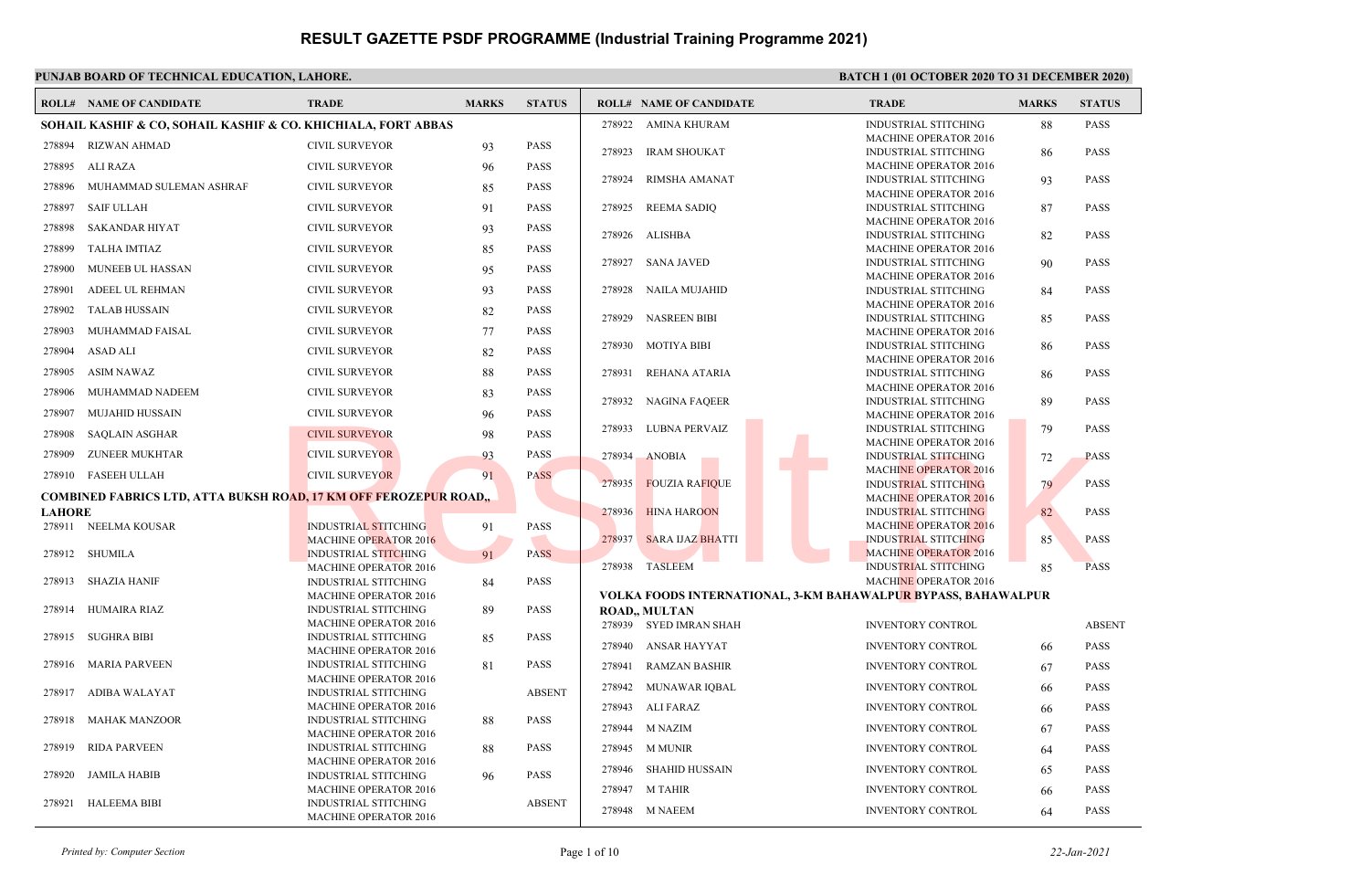|        | <b>ROLL# NAME OF CANDIDATE</b> | <b>TRADE</b>                              | <b>MARKS</b> | <b>STATUS</b> |        | <b>ROLL# NAME OF CANDIDATE</b> | <b>TRADE</b>                              | <b>MARKS</b> | <b>STATUS</b> |
|--------|--------------------------------|-------------------------------------------|--------------|---------------|--------|--------------------------------|-------------------------------------------|--------------|---------------|
| 278949 | <b>MUSMAN</b>                  | <b>INVENTORY CONTROL</b>                  | 67           | <b>PASS</b>   |        | 278979 SAMINA BIBI             | <b>BISCUIT MACHINE</b>                    | 88           | <b>PASS</b>   |
| 278950 | <b>IQBAL HUSSAIN</b>           | <b>INVENTORY CONTROL</b>                  | 66           | <b>PASS</b>   |        |                                | <b>OPERATOR</b>                           |              |               |
| 278951 | M FARUKH IRSHAD                | <b>INVENTORY CONTROL</b>                  | 67           | <b>PASS</b>   |        | 278980 NADIA BIBI              | <b>BISCUIT MACHINE</b><br><b>OPERATOR</b> | 87           | <b>PASS</b>   |
|        |                                |                                           |              |               |        | 278981 KOUSAR BIBI             | <b>BISCUIT MACHINE</b>                    | 90           | <b>PASS</b>   |
| 278952 | ASIF ALI                       | <b>INVENTORY CONTROL</b>                  |              | <b>ABSENT</b> |        |                                | <b>OPERATOR</b>                           |              |               |
| 278953 | MAKHAN KHAN                    | <b>INVENTORY CONTROL</b>                  | 65           | <b>PASS</b>   | 278982 | SANIA BIBI                     | <b>BISCUIT MACHINE</b>                    | 85           | <b>PASS</b>   |
| 278954 | KHIZAR HAYYAT                  | <b>INVENTORY CONTROL</b>                  | 67           | <b>PASS</b>   | 278983 | RIZWANA BIBI                   | <b>OPERATOR</b><br><b>BISCUIT MACHINE</b> | 90           | <b>PASS</b>   |
| 278955 | <b>MAJID MAHMOOD</b>           | <b>INVENTORY CONTROL</b>                  | 67           | <b>PASS</b>   |        |                                | <b>OPERATOR</b>                           |              |               |
| 278956 | MUHAMMAD ADNAN AKBAR           | <b>INVENTORY CONTROL</b>                  | -66          | <b>PASS</b>   | 278984 | <b>HUMAIRA</b>                 | <b>BISCUIT MACHINE</b>                    | 84           | <b>PASS</b>   |
| 278957 | <b>HASNAIN ALI</b>             | <b>INVENTORY CONTROL</b>                  | 67           | <b>PASS</b>   |        | 278985 ASIA BIBI               | <b>OPERATOR</b><br><b>BISCUIT MACHINE</b> | 85           | <b>PASS</b>   |
| 278958 | MUHAMMAD KAMRAN                | <b>INVENTORY CONTROL</b>                  | 66           | PASS          |        |                                | <b>OPERATOR</b>                           |              |               |
| 278959 | ZAWAR HUSSAIN                  | <b>INVENTORY CONTROL</b>                  | 66           | PASS          | 278986 | SAIMA KANWAL                   | <b>BISCUIT MACHINE</b><br><b>OPERATOR</b> | 95           | <b>PASS</b>   |
| 278960 | MUHAMMAD ALII                  | <b>INVENTORY CONTROL</b>                  | 65           | PASS          | 278987 | <b>BUSHRA SALEEM</b>           | <b>BISCUIT MACHINE</b>                    | 93           | <b>PASS</b>   |
| 278961 | MUHAMMAD ZAHID                 | <b>INVENTORY CONTROL</b>                  | 66           | PASS          |        | 278988 ANILA PARVEEN           | <b>OPERATOR</b><br><b>BISCUIT MACHINE</b> | 87           | <b>PASS</b>   |
| 278962 | MUHAMMAD RAMZAN                | <b>INVENTORY CONTROL</b>                  |              | <b>PASS</b>   |        |                                | <b>OPERATOR</b>                           |              |               |
|        |                                |                                           | 65           |               | 278989 | <b>SONIA BIBI</b>              | <b>BISCUIT MACHINE</b>                    | 83           | <b>PASS</b>   |
| 278963 | <b>UMER DARAZ</b>              | <b>INVENTORY CONTROL</b>                  | 65           | <b>PASS</b>   |        |                                | <b>OPERATOR</b>                           |              |               |
| 278964 | MUHAMMAD ISHFAQ HUSSAIN        | <b>INVENTORY CONTROL</b>                  | 66           | <b>PASS</b>   |        | 278990 NADIA BIBI              | <b>BISCUIT MACHINE</b><br><b>OPERATOR</b> | 87           | PASS          |
| 278965 | MUHAMMAD HASEEB                | <b>INVENTORY CONTROL</b>                  | 66           | PASS          |        | 278991 HASEENA BIBI            | <b>BISCUIT MACHINE</b>                    | 90           | <b>PASS</b>   |
| 278966 | <b>MUBEEN FAKHAR</b>           | <b>INVENTORY CONTROL</b>                  | 66           | <b>PASS</b>   | 278992 | <b>SABA ASLAM</b>              | <b>OPERATOR</b>                           |              | <b>PASS</b>   |
| 278967 | <b>SHABANA NAZEER</b>          | <b>BISCUIT MACHINE</b>                    | 94           | <b>PASS</b>   |        |                                | <b>BISCUIT MACHINE</b><br><b>OPERATOR</b> | 88           |               |
|        |                                | <b>OPERATOR</b>                           |              |               | 278993 | <b>KHADIJA</b>                 | <b>BISCUIT MACHINE</b>                    |              | <b>ABSENT</b> |
| 278968 | <b>FARHANA NAZEER</b>          | <b>BISCUIT MACHINE</b><br><b>OPERATOR</b> | 92           | <b>PASS</b>   |        |                                | <b>OPERATOR</b>                           |              |               |
| 278969 | <b>SANA HAFEEZ</b>             | <b>BISCUIT MACHINE</b>                    | 86           | <b>PASS</b>   | 278994 | <b>SADIA NAWAZ</b>             | <b>BISCUIT MACHINE</b>                    |              | <b>ABSENT</b> |
|        |                                | <b>OPERATOR</b>                           |              |               |        | 278995 NOOR FATIMA             | <b>OPERATOR</b><br><b>BISCUIT MACHINE</b> | 94           | <b>PASS</b>   |
| 278970 | SHAHZAD BANO                   | <b>BISCUIT MACHINE</b>                    | 91           | <b>PASS</b>   |        |                                | <b>OPERATOR</b>                           |              |               |
|        |                                | <b>OPERATOR</b>                           |              |               | 278996 | SHEHNILA                       | <b>BISCUIT MACHINE</b>                    | 85           | <b>PASS</b>   |
| 278971 | <b>SHAZIA MUNIR</b>            | <b>BISCUIT MACHINE</b><br><b>OPERATOR</b> | 93           | <b>PASS</b>   |        |                                | <b>OPERATOR</b>                           |              |               |
| 278972 | AFSHAN KANWAL                  | <b>BISCUIT MACHINE</b>                    | 98           | <b>PASS</b>   |        | 278997 ASIA ASLAM              | <b>BISCUIT MACHINE</b><br><b>OPERATOR</b> | 94           | <b>PASS</b>   |
|        |                                | <b>OPERATOR</b>                           |              |               |        | 278998 BUSHRA RAHIM            | <b>BISCUIT MACHINE</b>                    | 92           | <b>PASS</b>   |
| 278973 | ASMA AMEEN                     | <b>BISCUIT MACHINE</b>                    |              | <b>ABSENT</b> |        |                                | <b>OPERATOR</b>                           |              |               |
| 278974 | IQRA MAZHAR                    | <b>OPERATOR</b><br><b>BISCUIT MACHINE</b> | 92           | <b>PASS</b>   | 278999 | ASMA BIBI                      | <b>BISCUIT MACHINE</b>                    | 84           | <b>PASS</b>   |
|        |                                | <b>OPERATOR</b>                           |              |               |        | 279000 SAIMA MOHSIN            | <b>OPERATOR</b><br><b>BISCUIT MACHINE</b> | 88           | <b>PASS</b>   |
| 278975 | <b>BEENISH TAHIR</b>           | <b>BISCUIT MACHINE</b>                    |              | <b>ABSENT</b> |        |                                | <b>OPERATOR</b>                           |              |               |
|        |                                | <b>OPERATOR</b>                           |              |               | 279001 | SADIA                          | <b>BUBBLE MACHINE</b>                     | 90           | <b>PASS</b>   |
| 278976 | <b>SOBIA IOBAL</b>             | <b>BISCUIT MACHINE</b><br><b>OPERATOR</b> | 96           | <b>PASS</b>   |        |                                | <b>OPERATOR</b>                           |              |               |
| 278977 | NIMRA BIBI                     | <b>BISCUIT MACHINE</b>                    | 89           | PASS          | 279002 | SAIRA BIBI                     | <b>BUBBLE MACHINE</b><br><b>OPERATOR</b>  | 87           | <b>PASS</b>   |
|        |                                | <b>OPERATOR</b>                           |              |               | 279003 | AQSA HAQNAWAZ                  | <b>BUBBLE MACHINE</b>                     | 94           | <b>PASS</b>   |
| 278978 | IQRA ABDULLAH SATTAR           | <b>BISCUIT MACHINE</b><br><b>OPERATOR</b> | 93           | <b>PASS</b>   |        |                                | <b>OPERATOR</b>                           |              |               |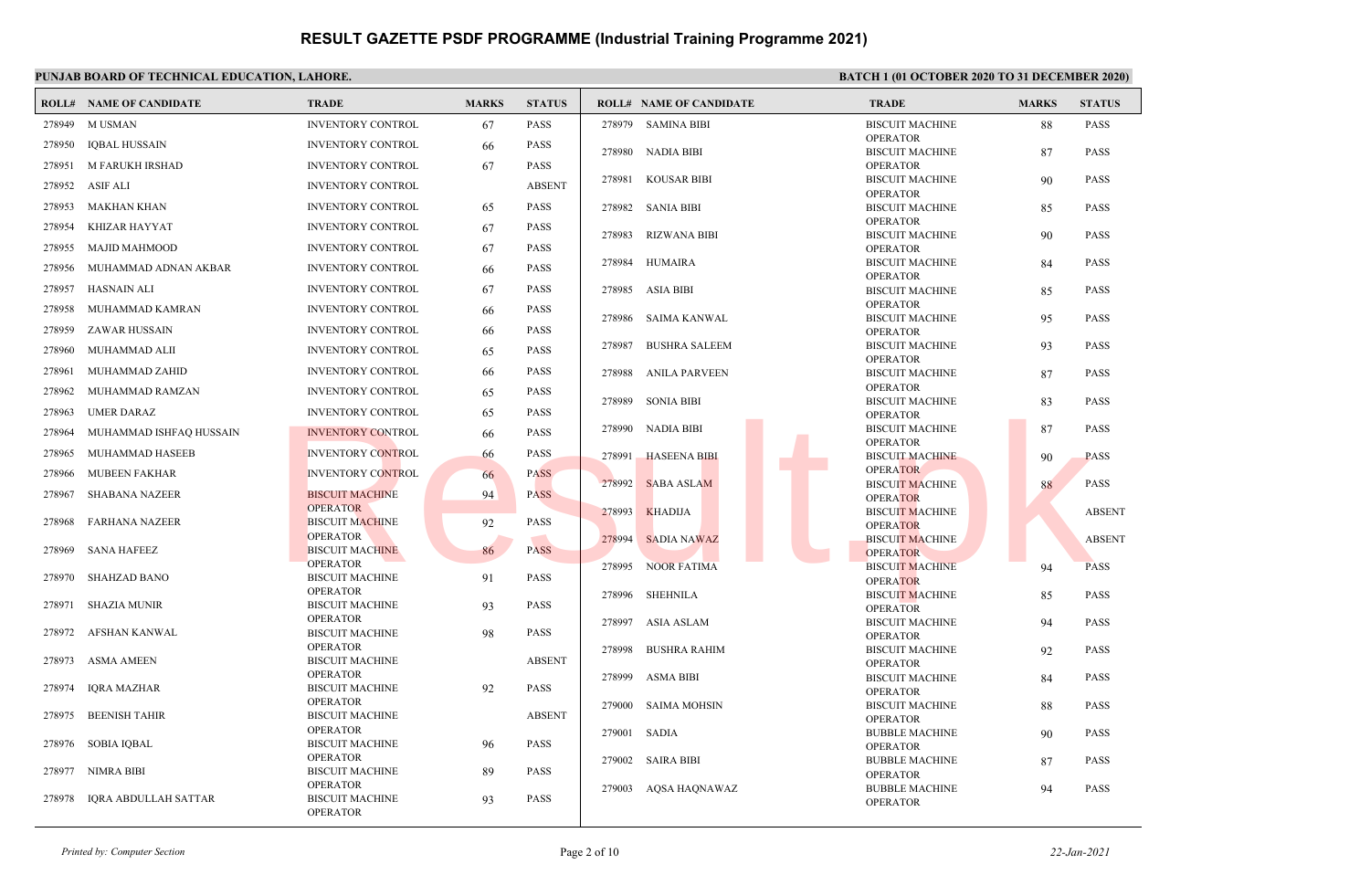|        | <b>ROLL# NAME OF CANDIDATE</b> | <b>TRADE</b>                                                | <b>MARKS</b> | <b>STATUS</b> |        | <b>ROLL# NAME OF CANDIDATE</b> | <b>TRADE</b>                                                | <b>MARKS</b> | <b>STATUS</b> |
|--------|--------------------------------|-------------------------------------------------------------|--------------|---------------|--------|--------------------------------|-------------------------------------------------------------|--------------|---------------|
| 279004 | RABIA IQBAL                    | <b>BUBBLE MACHINE</b><br><b>OPERATOR</b>                    | 92           | <b>PASS</b>   | 279029 | ASIA BIBI                      | <b>BUBBLE MACHINE</b><br><b>OPERATOR</b>                    | 95           | <b>PASS</b>   |
| 279005 | AROOJ KHAN                     | <b>BUBBLE MACHINE</b><br><b>OPERATOR</b>                    | 92           | <b>PASS</b>   | 279030 | SHAMIM BIBI                    | <b>BUBBLE MACHINE</b><br><b>OPERATOR</b>                    | 88           | <b>PASS</b>   |
|        | 279006 FOZIA BIBI              | <b>BUBBLE MACHINE</b><br><b>OPERATOR</b>                    | 90           | <b>PASS</b>   |        | 279031 KANWAL BIBI             | <b>BUBBLE MACHINE</b><br><b>OPERATOR</b>                    | 83           | <b>PASS</b>   |
|        | 279007 ASIA BIBI               | <b>BUBBLE MACHINE</b><br><b>OPERATOR</b>                    | 89           | <b>PASS</b>   | 279032 | TANZEELA                       | <b>BUBBLE MACHINE</b><br><b>OPERATOR</b>                    | 90           | <b>PASS</b>   |
|        | 279008 BUSHRA                  | <b>BUBBLE MACHINE</b><br><b>OPERATOR</b>                    | 85           | <b>PASS</b>   |        | 279033 MUDASIRA LIAQAT         | <b>BUBBLE MACHINE</b><br><b>OPERATOR</b>                    | 91           | <b>PASS</b>   |
| 279009 | <b>SUMAIRA BIBI</b>            | <b>BUBBLE MACHINE</b><br><b>OPERATOR</b>                    | 83           | <b>PASS</b>   | 279034 | KHURSHAID BIBI                 | <b>BUBBLE MACHINE</b><br><b>OPERATOR</b>                    | 90           | <b>PASS</b>   |
|        | 279010 NASEEM BIBI             | <b>BUBBLE MACHINE</b><br><b>OPERATOR</b>                    | 90           | <b>PASS</b>   | 279035 | SONIA ALTAF                    | <b>BUBBLE MACHINE</b><br><b>OPERATOR</b>                    | 88           | <b>PASS</b>   |
| 279011 | SANIA BIBI                     | <b>BUBBLE MACHINE</b><br><b>OPERATOR</b>                    | 93           | <b>PASS</b>   | 279036 | SHANZA AZAM                    | <b>BUBBLE MACHINE</b><br><b>OPERATOR</b>                    | 92           | <b>PASS</b>   |
|        | 279012 UMMARA ZUBAIR           | <b>BUBBLE MACHINE</b><br><b>OPERATOR</b>                    |              | <b>ABSENT</b> | 279037 | SHAGUFTA BATOOL                | <b>BUBBLE MACHINE</b><br><b>OPERATOR</b>                    | 95           | <b>PASS</b>   |
|        | 279013 TASLEEM GHULAM          | <b>BUBBLE MACHINE</b><br><b>OPERATOR</b>                    | 87           | <b>PASS</b>   | 279038 | <b>KANEEZ BIBI</b>             | <b>BUBBLE MACHINE</b><br><b>OPERATOR</b>                    | 87           | <b>PASS</b>   |
|        | 279014 SHUMAILA PERVEEN        | <b>BUBBLE MACHINE</b><br><b>OPERATOR</b>                    | 87           | <b>PASS</b>   | 279039 | <b>SUMAIRA BIBI</b>            | <b>BUBBLE MACHINE</b><br><b>OPERATOR</b>                    | 92           | <b>PASS</b>   |
|        | 279015 HALEEMA                 | <b>BUBBLE MACHINE</b><br><b>OPERATOR</b>                    | 92           | <b>PASS</b>   | 279040 | <b>KIRAN</b>                   | <b>BUBBLE MACHINE</b><br><b>OPERATOR</b>                    | 88           | <b>PASS</b>   |
|        | 279016 SADIA BIBI              | <b>BUBBLE MACHINE</b>                                       |              | <b>ABSENT</b> | 279041 | <b>NOOR HAFEEZ</b>             | <b>BUBBLE MACHINE</b>                                       | 87           | <b>PASS</b>   |
|        | 279017 NATASHA BIBI            | <b>OPERATOR</b><br><b>BUBBLE MACHINE</b>                    | 93           | <b>PASS</b>   | 279042 | <b>MISBAH PERVEEN</b>          | <b>OPERATOR</b><br><b>BUBBLE MACHINE</b>                    | 84           | <b>PASS</b>   |
|        | 279018 SIDRA BIBI              | <b>OPERATOR</b><br><b>BUBBLE MACHINE</b><br><b>OPERATOR</b> | 90           | <b>PASS</b>   | 279043 | <b>SUMAIRA BIBI</b>            | <b>OPERATOR</b><br><b>BUBBLE MACHINE</b><br><b>OPERATOR</b> | 89           | <b>PASS</b>   |
|        | 279019 IRAM HANIF              | <b>BUBBLE MACHINE</b><br><b>OPERATOR</b>                    |              | <b>ABSENT</b> | 279044 | <b>SHAZIA BIBI</b>             | <b>BUBBLE MACHINE</b><br><b>OPERATOR</b>                    | 90           | <b>PASS</b>   |
|        | 279020 ALIA MAZHAR             | <b>BUBBLE MACHINE</b><br><b>OPERATOR</b>                    | 87           | <b>PASS</b>   |        | 279045 FOZIA YASEEN            | <b>BUBBLE MACHINE</b><br><b>OPERATOR</b>                    |              | <b>ABSENT</b> |
| 279021 | <b>SANIA SITTAR</b>            | <b>BUBBLE MACHINE</b><br><b>OPERATOR</b>                    | 94           | <b>PASS</b>   | 279046 | <b>SAJIDA BASHIR</b>           | <b>BUBBLE MACHINE</b><br><b>OPERATOR</b>                    | 89           | <b>PASS</b>   |
| 279022 | <b>MARYAM SAJJAD</b>           | <b>BUBBLE MACHINE</b><br><b>OPERATOR</b>                    | 91           | <b>PASS</b>   | 279047 | <b>BALQEES BIBI</b>            | <b>BUBBLE MACHINE</b><br><b>OPERATOR</b>                    | 94           | <b>PASS</b>   |
|        | 279023 MAIMOONA TARIQ          | <b>BUBBLE MACHINE</b><br><b>OPERATOR</b>                    | 83           | <b>PASS</b>   | 279048 | <b>MARYAM BASHIR</b>           | <b>BUBBLE MACHINE</b><br><b>OPERATOR</b>                    | 92           | <b>PASS</b>   |
| 279024 | ASMA AKBAR                     | <b>BUBBLE MACHINE</b>                                       | 92           | <b>PASS</b>   | 279049 | <b>SUMERA BIBI</b>             | <b>BUBBLE MACHINE</b><br><b>OPERATOR</b>                    | 88           | <b>PASS</b>   |
|        | 279025 ALISHBAH NAZEER         | <b>OPERATOR</b><br><b>BUBBLE MACHINE</b><br><b>OPERATOR</b> | 87           | <b>PASS</b>   | 279050 | RUKHSANA BIBI                  | <b>BUBBLE MACHINE</b><br><b>OPERATOR</b>                    | 89           | <b>PASS</b>   |
|        | 279026 SAMINA BIBI             | <b>BUBBLE MACHINE</b><br><b>OPERATOR</b>                    | 90           | <b>PASS</b>   | 279051 | SONIA ASLAM                    | <b>CANDY MACHINE</b><br><b>OPERATOR</b>                     | 84           | <b>PASS</b>   |
| 279027 | NISHA NASIR                    | <b>BUBBLE MACHINE</b>                                       | 88           | <b>PASS</b>   |        | 279052 SAJIDA BIBI             | <b>CANDY MACHINE</b>                                        | 81           | <b>PASS</b>   |
| 279028 | <b>AQSA PARVEEN</b>            | <b>OPERATOR</b><br><b>BUBBLE MACHINE</b><br><b>OPERATOR</b> | 87           | <b>PASS</b>   | 279053 | <b>NASEMA BIBI</b>             | <b>OPERATOR</b><br><b>CANDY MACHINE</b><br><b>OPERATOR</b>  | 79           | <b>PASS</b>   |
|        |                                |                                                             |              |               |        |                                |                                                             |              |               |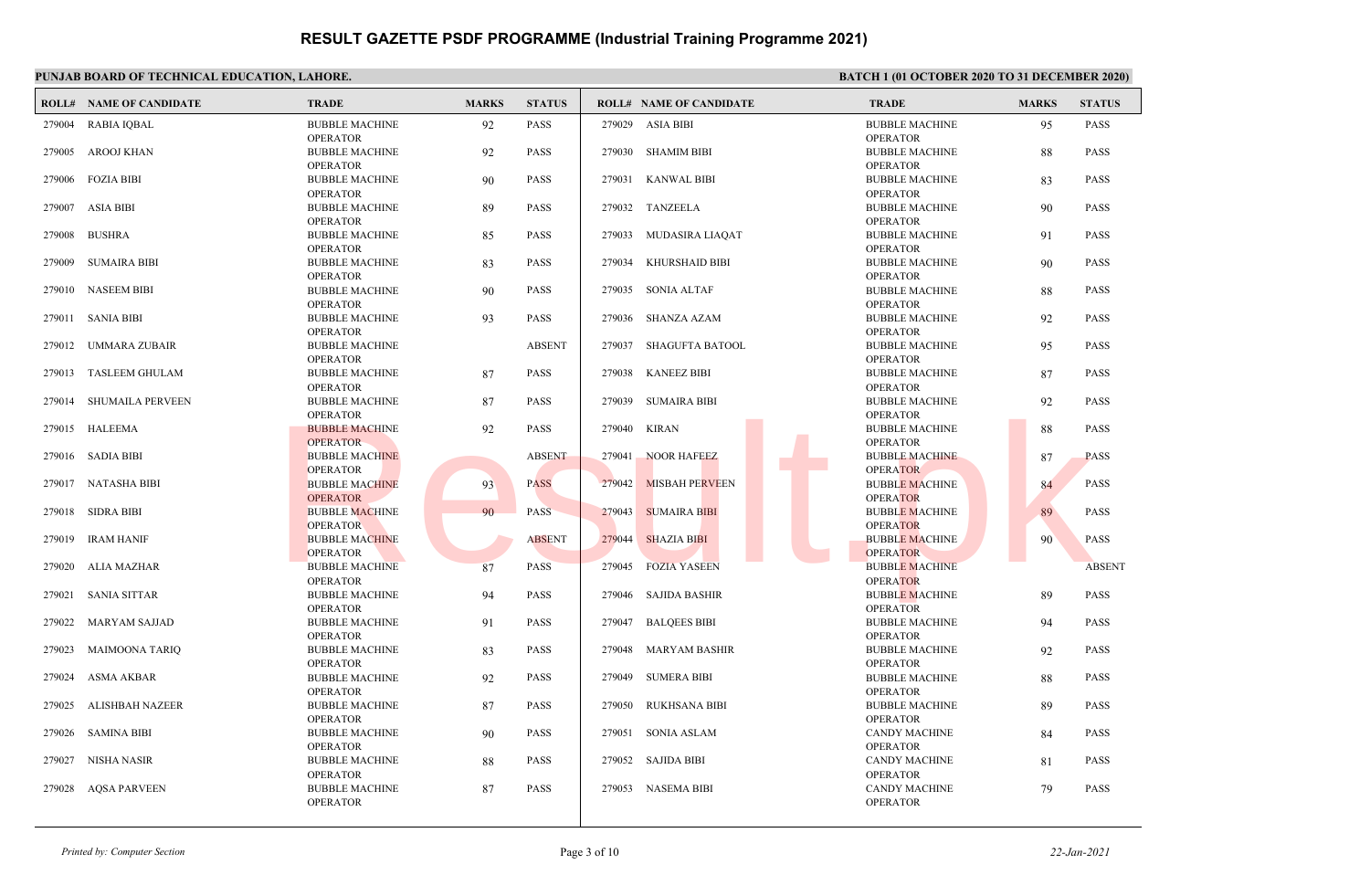|             | <b>ROLL# NAME OF CANDIDATE</b> | <b>TRADE</b>                            | <b>MARKS</b> | <b>STATUS</b> |        | <b>ROLL# NAME OF CANDIDATE</b> | <b>TRADE</b>                                | <b>MARKS</b> | <b>STATUS</b> |
|-------------|--------------------------------|-----------------------------------------|--------------|---------------|--------|--------------------------------|---------------------------------------------|--------------|---------------|
| 279054 ASMA |                                | <b>CANDY MACHINE</b><br><b>OPERATOR</b> | 78           | <b>PASS</b>   |        | 279079 MUHAMMAD ABBAS          | CHOCOLATE MACHINE<br><b>OPERATOR</b>        | 89           | <b>PASS</b>   |
|             | 279055 RUBINA MUSHTAQ          | <b>CANDY MACHINE</b><br><b>OPERATOR</b> | 85           | <b>PASS</b>   |        | 279080 MUHAMMAD RIAZ           | CHOCOLATE MACHINE<br><b>OPERATOR</b>        | 93           | <b>PASS</b>   |
|             | 279056 SAKINA MAI              | <b>CANDY MACHINE</b><br><b>OPERATOR</b> | 82           | <b>PASS</b>   |        | 279081 M SADDAM                | CHOCOLATE MACHINE<br><b>OPERATOR</b>        | 90           | <b>PASS</b>   |
|             | 279057 NIDA SAMOIL             | <b>CANDY MACHINE</b>                    | 88           | <b>PASS</b>   |        | 279082 M ABDULLAH SALEEM       | <b>CHOCOLATE MACHINE</b>                    | 92           | <b>PASS</b>   |
| 279058      | AOSA MOIN                      | <b>OPERATOR</b><br><b>CANDY MACHINE</b> | 79           | <b>PASS</b>   |        | 279083 M KAMRAN                | <b>OPERATOR</b><br>CHOCOLATE MACHINE        | 89           | <b>PASS</b>   |
|             | 279059 NAZIA BIBI              | <b>OPERATOR</b><br><b>CANDY MACHINE</b> | 73           | <b>PASS</b>   |        | 279084 M YOUNAS                | <b>OPERATOR</b><br><b>CHOCOLATE MACHINE</b> | 91           | <b>PASS</b>   |
| 279060      | RIFFAT BIBI                    | <b>OPERATOR</b><br><b>CANDY MACHINE</b> | 76           | <b>PASS</b>   |        | 279085 M SHAKEEL               | <b>OPERATOR</b><br><b>CHOCOLATE MACHINE</b> | 89           | <b>PASS</b>   |
| 279061      | HUMAIRA SHAKIR                 | <b>OPERATOR</b><br><b>CANDY MACHINE</b> | 89           | <b>PASS</b>   |        | 279086 TALHA NASEER            | <b>OPERATOR</b><br><b>CHOCOLATE MACHINE</b> | 91           | <b>PASS</b>   |
| 279062      | <b>HASEENA NAZEER</b>          | <b>OPERATOR</b><br><b>CANDY MACHINE</b> | 84           | <b>PASS</b>   | 279087 | MUZAFAR IQBAL                  | <b>OPERATOR</b><br>CHOCOLATE MACHINE        | 91           | <b>PASS</b>   |
| 279063      | SHUMAILA MAQBOOL               | <b>OPERATOR</b><br><b>CANDY MACHINE</b> | 81           | <b>PASS</b>   | 279088 | ASAD JUNAID                    | <b>OPERATOR</b><br>CHOCOLATE MACHINE        | 90           | <b>PASS</b>   |
| 279064      | <b>RIDA KANWAL</b>             | <b>OPERATOR</b><br><b>CANDY MACHINE</b> | 83           | <b>PASS</b>   | 279089 | <b>M RAMZAN</b>                | <b>OPERATOR</b><br><b>CHOCOLATE MACHINE</b> | 93           | <b>PASS</b>   |
| 279065      | <b>RIMSHA BIBI</b>             | <b>OPERATOR</b><br><b>CANDY MACHINE</b> | 84           | <b>PASS</b>   |        | 279090 M ZAHID                 | <b>OPERATOR</b><br><b>CHOCOLATE MACHINE</b> | 85           | <b>PASS</b>   |
| 279066      | SAIMA BIBI                     | <b>OPERATOR</b><br><b>CANDY MACHINE</b> | 80           | PASS          |        | 279091 M KAMRAN                | <b>OPERATOR</b><br><b>CHOCOLATE MACHINE</b> | 83           | <b>PASS</b>   |
|             | 279067 IMRAN BIBI              | <b>OPERATOR</b><br><b>CANDY MACHINE</b> | 78           | <b>PASS</b>   |        | 279092 M TARIQ                 | <b>OPERATOR</b><br><b>CHOCOLATE MACHINE</b> |              | <b>ABSENT</b> |
|             | 279068 RUQIYA BIBI             | <b>OPERATOR</b><br><b>CANDY MACHINE</b> | 80           | <b>PASS</b>   |        | 279093 M NOUMAN ASLAM          | <b>OPERATOR</b><br><b>CHOCOLATE MACHINE</b> | 86           | <b>PASS</b>   |
| 279069      | HINA                           | <b>OPERATOR</b><br><b>CANDY MACHINE</b> | 81           | <b>PASS</b>   | 279094 | <b>SAIF UR REHMAN</b>          | <b>OPERATOR</b><br><b>CHOCOLATE MACHINE</b> | 88           | <b>PASS</b>   |
| 279070      | <b>GULNAZ BIBI</b>             | <b>OPERATOR</b><br><b>CANDY MACHINE</b> | 79           | <b>PASS</b>   | 279095 | <b>MAZHAR HUSSAIN</b>          | <b>OPERATOR</b><br><b>CHOCOLATE MACHINE</b> | 89           | <b>PASS</b>   |
|             | 279071 RABIA NAZAR             | <b>OPERATOR</b><br><b>CANDY MACHINE</b> | 80           | <b>PASS</b>   | 279096 | MUHAMMAD SHOAIB KHAN           | <b>OPERATOR</b><br><b>CHOCOLATE MACHINE</b> | 89           | <b>PASS</b>   |
|             | 279072 IORA BIBI               | <b>OPERATOR</b><br><b>CANDY MACHINE</b> | 79           | <b>PASS</b>   | 279097 | MUHAMMAD IMRAN                 | <b>OPERATOR</b><br><b>CHOCOLATE MACHINE</b> | 84           | <b>PASS</b>   |
|             | 279073 SUNDAS BIBI             | <b>OPERATOR</b><br><b>CANDY MACHINE</b> | 84           | <b>PASS</b>   | 279098 | MUHAMMAD MUNAWAR               | <b>OPERATOR</b><br>CHOCOLATE MACHINE        | 89           | <b>PASS</b>   |
|             | 279074 SAIMA IQBAL             | <b>OPERATOR</b><br><b>CANDY MACHINE</b> | 66           | <b>PASS</b>   |        | 279099 ALI AHMAD               | <b>OPERATOR</b><br>CHOCOLATE MACHINE        | 81           | <b>PASS</b>   |
|             | 279075 AROOJ KANWAL            | <b>OPERATOR</b><br><b>CANDY MACHINE</b> | 79           | <b>PASS</b>   | 279100 | MUHAMMAD KAMRAN                | <b>OPERATOR</b><br><b>CHOCOLATE MACHINE</b> | 78           | <b>PASS</b>   |
|             | 279076 ATIA BIBI               | <b>OPERATOR</b><br><b>CANDY MACHINE</b> | 79           | <b>PASS</b>   | 279101 | MUHAMMAD AMIR                  | <b>OPERATOR</b><br>CHOCOLATE MACHINE        | 74           | <b>PASS</b>   |
|             | 279077 ZAHRA SHAHEEN           | <b>OPERATOR</b><br><b>CANDY MACHINE</b> | 74           | <b>PASS</b>   | 279102 | MUHAMMAD WASEEM                | <b>OPERATOR</b><br><b>CHOCOLATE MACHINE</b> | 84           | <b>PASS</b>   |
|             | 279078 SAWERA AKRAM            | <b>OPERATOR</b><br><b>CANDY MACHINE</b> | 79           | <b>PASS</b>   | 279103 | AHMAD HASSAN                   | <b>OPERATOR</b><br><b>CHOCOLATE MACHINE</b> | 84           | <b>PASS</b>   |
|             |                                | <b>OPERATOR</b>                         |              |               |        |                                | <b>OPERATOR</b>                             |              |               |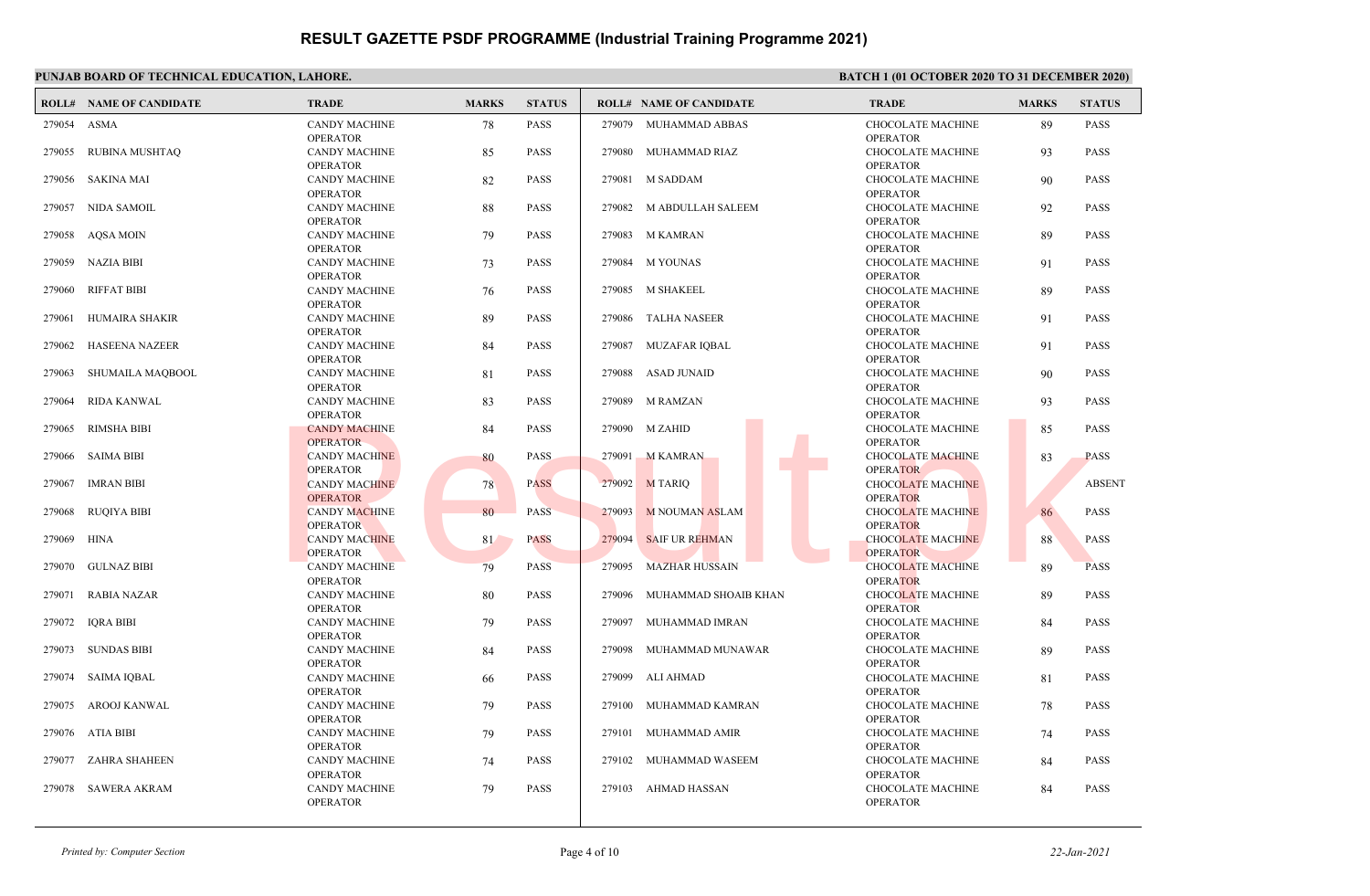### **PUNJAB BOARD OF TECHNICAL EDUCATION, LAHORE. BATCH 1 (01 OCTOBER 2020 TO 31 DECEMBER 2020) ROLL# NAME OF CANDIDATE TRADE MARKS STATUS ROLL# NAME OF CANDIDATE TRADE MARKS STATUS** CHOCOLATE MACHINE 84 PASS OPERATOR 279104 M SHAKEEL CHOCOLATE MACHINE 88 PASS OPERATOR 279105 MUHAMMAD YASIR CHOCOLATE MACHINE 87 PASS OPERATOR 279106 MUHAMMAD YASEEN 279107 ASIMA BASHIR GENERAL HELPER 92 PASS 279108 HINA GENERAL HELPER 75 PASS 279109 SHAHENA BIBI GENERAL HELPER ABSENT 279110 SAIRA MUMTAZ GENERAL HELPER 85 PASS 279111 FARWA SHAHID GENERAL HELPER 80 PASS 279112 REHANA MALIK GENERAL HELPER 85 PASS 279113 REHANA BIBI GENERAL HELPER 82 PASS 279114 NADIA GENERAL HELPER 81 PASS 279115 HAFEEZ MAI GENERAL HELPER ABSENT 279116 RABIA BIBI GENERAL HELPER 90 PASS 279117 SIDRA FALAK GENERAL HELPER 89 PASS 279118 RAHEELA KOSAR GENERAL HELPER 85 PASS 279119 SANAM RAHIM GENERAL HELPER 83 PASS 279120 ABIDA BIBI GENERAL HELPER 91 PASS 279121 SOBIA BIBI GENERAL HELPER 80 PASS 279122 REHANA GENERAL HELPER 89 PASS 279123 SANIA BIBI GENERAL HELPER 97 PASS 279124 SONIA BIBI GENERAL HELPER 87 PASS 279125 SHEHNAZ BIBI GENERAL HELPER 82 PASS 279126 SAJIDA BIBI GENERAL HELPER 82 PASS 279127 AFSANA RAMZAN GENERAL HELPER 85 PASS 279128 ROZEENA BIBI GENERAL HELPER 81 PASS 279129 ZAKIA BIBI GENERAL HELPER 78 PASS 279130 JAVERIA BIBI GENERAL HELPER 89 PASS 279131 MUQADAS NASEER GENERAL HELPER 89 PASS 279132 SHUMAILA BIBI GENERAL HELPER 87 PASS 279133 ZULEKHA BIBI GENERAL HELPER 89 PASS 279134 SANA BIBI GENERAL HELPER 88 PASS 279135 RAZIA KHAN GENERAL HELPER 86 PASS 279136 SHAISTA ABDUL HAQ GENERAL HELPER 80 PASS 279137 ANILA NAZAR GENERAL HELPER 89 PASS 279138 SHABANA MAI GENERAL HELPER 76 PASS 279139 NUSRAT BIBI GENERAL HELPER 76 PASS 279140 REHANA BIBI GENERAL HELPER 84 PASS 279141 TAHIRA MUREED GENERAL HELPER 77 PASS 279142 ASMA BIBI GENERAL HELPER ABSENT 279143 MEHWISH GENERAL HELPER 84 PASS 279144 SHABANA BIBI GENERAL HELPER 80 PASS 279145 SHAZMA NAWAZ GENERAL HELPER 80 PASS 279146 SHAMIM BIBI GENERAL HELPER 85 PASS 279147 AMARA RAMZAN GENERAL HELPER 84 PASS 279148 RIMSHA HASHIM GENERAL HELPER 84 PASS 279149 RIMSHA BIBI GENERAL HELPER 80 PASS 279150 SAMINA BIBI GENERAL HELPER 82 PASS 279151 AYESHA KHAN GENERAL HELPER 76 PASS 279152 FOZIA BIBI GENERAL HELPER 86 PASS 279153 KIRAN SHEHZADI GENERAL HELPER 80 PASS 279154 SHAZIA BIBI GENERAL HELPER 81 PASS 279155 HAJRA BELLE GENERAL HELPER ABSENT 279156 AYESHA KHANAM GENERAL HELPER 88 PASS 279157 SEHRISH BIBI GENERAL HELPER 79 PASS 279158 ABIDA PERVEEN GENERAL HELPER 87 PASS 279159 SAWERA BIBI GENERAL HELPER 84 PASS 279160 ANILA BIBI GENERAL HELPER 86 PASS 279161 ASMA SAEED GENERAL HELPER 89 PASS 279162 ROBINA PARVEEN GENERAL HELPER 84 PASS 279163 HASINA BIBI JELLY MACHINE OPERATOR 83 PASS 279164 SHEEZA AKBAR JELLY MACHINE OPERATOR 80 PASS 279165 SHABANA REHMAN JELLY MACHINE OPERATOR 80 PASS 279166 RIZWANA REHMAN JELLY MACHINE OPERATOR 75 PASS 279167 SAIMA BIBI JELLY MACHINE OPERATOR ABSENT 279168 RANI EJAZ JELLY MACHINE OPERATOR 89 PASS 279169 SAJIDA BIBI JELLY MACHINE OPERATOR 84 PASS 279170 YASMEEN SIDDIQ JELLY MACHINE OPERATOR 82 PASS GENERAL HELPER<br>
GENERAL HELPER<br>
GENERAL HELPER<br>
GENERAL HELPER<br>
GENERAL HELPER<br>
GENERAL HELPER<br>
GENERAL HELPER<br>
RESULTER<br>
RESULTER<br>
RESULTER PASS<br>
PASS 279155 NANDA PER CENERAL HELPER<br>
RESULTER PASS 279155 NANDA PER CENERA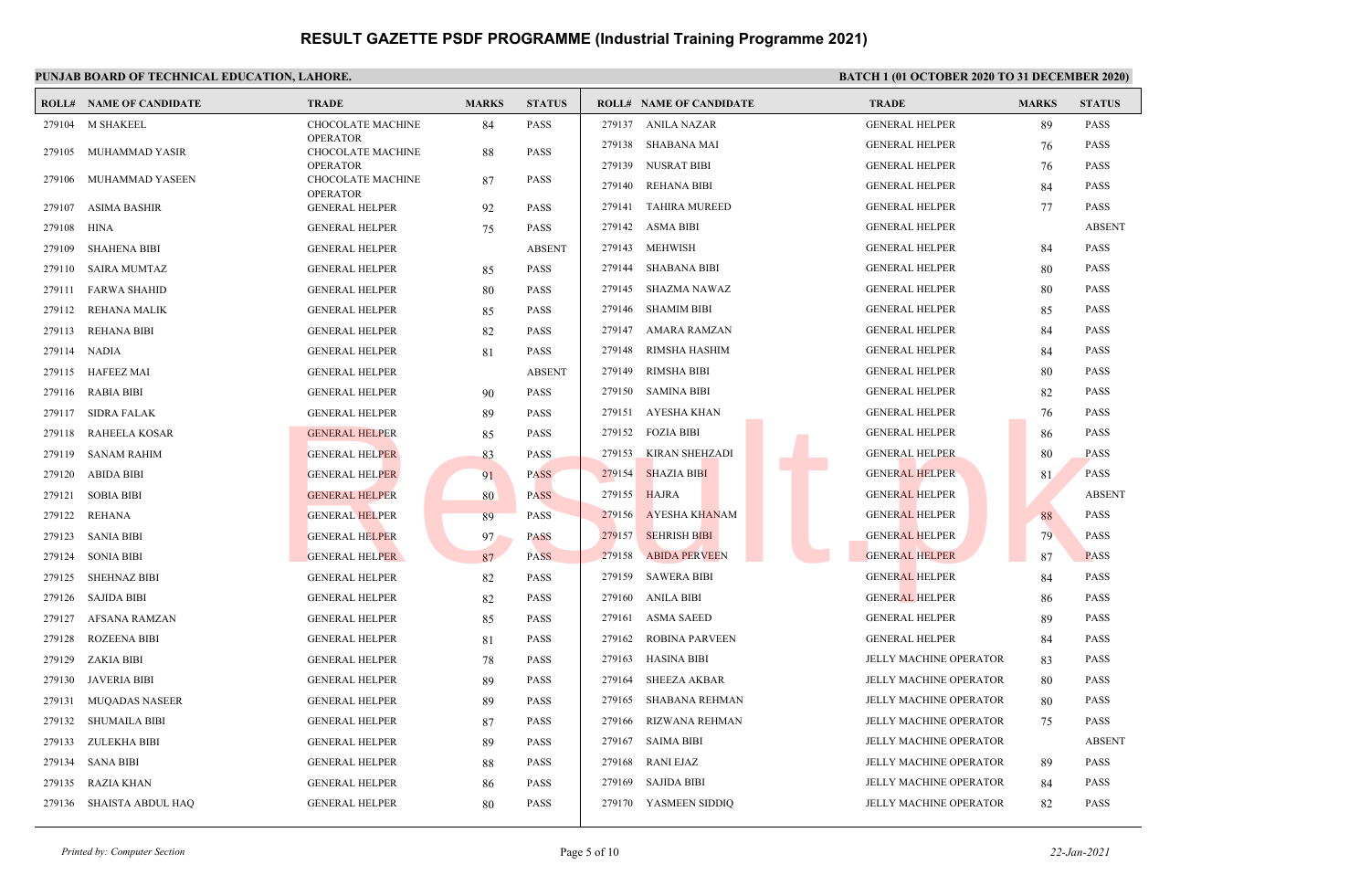|             | <b>ROLL# NAME OF CANDIDATE</b> | <b>TRADE</b>                       | <b>MARKS</b> | <b>STATUS</b> |        | <b>ROLL# NAME OF CANDIDATE</b> | <b>TRADE</b>                              | <b>MARKS</b> | <b>STATUS</b> |
|-------------|--------------------------------|------------------------------------|--------------|---------------|--------|--------------------------------|-------------------------------------------|--------------|---------------|
| 279171      | <b>SHABANA BIBI</b>            | <b>JELLY MACHINE OPERATOR</b>      | 81           | <b>PASS</b>   |        | 279201 MUHAMMADE KAMRAN        | PACKING MACHINE                           | 92           | <b>PASS</b>   |
|             | 279172 BIBI FATIMA             | JELLY MACHINE OPERATOR             | 84           | <b>PASS</b>   |        | 279202 MUHAMMAD SHOAIB         | <b>OPERATOR</b><br>PACKING MACHINE        | 90           | <b>PASS</b>   |
|             | 279173 ALIYA BIBI              | <b>JELLY MACHINE OPERATOR</b>      | 77           | <b>PASS</b>   |        |                                | <b>OPERATOR</b>                           |              |               |
|             | 279174 ASMA HABIB              | JELLY MACHINE OPERATOR             |              | <b>ABSENT</b> | 279203 | SONIA SHAMAOUN                 | PACKING MACHINE                           | 90           | <b>PASS</b>   |
|             |                                |                                    |              |               |        |                                | <b>OPERATOR</b>                           |              |               |
| 279175 SABA |                                | <b>JELLY MACHINE OPERATOR</b>      | 79           | <b>PASS</b>   |        | 279204 SALMA YOSAF             | PACKING MACHINE                           | 91           | <b>PASS</b>   |
|             | 279176 MUSARAT SHAHEEN         | JELLY MACHINE OPERATOR             | 76           | <b>PASS</b>   |        | 279205 MUMTAZ BIBI             | <b>OPERATOR</b><br>PACKING MACHINE        | 92           | <b>PASS</b>   |
|             | 279177 FAREEDA MAI             | <b>JELLY MACHINE OPERATOR</b>      | 88           | <b>PASS</b>   |        |                                | OPERATOR                                  |              |               |
| 279178      | <b>RIFAT BIBI</b>              | JELLY MACHINE OPERATOR             | 82           | <b>PASS</b>   | 279206 | <b>MARIA LIAQAT</b>            | PACKING MACHINE<br><b>OPERATOR</b>        | 89           | <b>PASS</b>   |
| 279179      | <b>GHULAM FATIMA</b>           | <b>JELLY MACHINE OPERATOR</b>      | 80           | <b>PASS</b>   | 279207 | MUBASHRA KHANAM                | PACKING MACHINE                           | 88           | <b>PASS</b>   |
| 279180      | <b>SHAGUFTA BIBI</b>           | JELLY MACHINE OPERATOR             | 80           | <b>PASS</b>   |        |                                | <b>OPERATOR</b>                           |              |               |
| 279181      | <b>SAMRA PARVEEN</b>           | <b>JELLY MACHINE OPERATOR</b>      | 87           | <b>PASS</b>   |        | 279208 SURAYA BIBI             | PACKING MACHINE<br><b>OPERATOR</b>        | 91           | <b>PASS</b>   |
|             | 279182 SHAHMIM AKHTAR          | JELLY MACHINE OPERATOR             | 80           | <b>PASS</b>   | 279209 | ASMA BIBI                      | PACKING MACHINE                           | 89           | <b>PASS</b>   |
| 279183      | <b>SOBIA NAZAR</b>             | <b>JELLY MACHINE OPERATOR</b>      | 85           | <b>PASS</b>   |        | 279210 AQSA BIBI               | <b>OPERATOR</b><br>PACKING MACHINE        | 88           | <b>PASS</b>   |
| 279184      | <b>NAEEMA BIBI</b>             | JELLY MACHINE OPERATOR             | 94           | <b>PASS</b>   |        |                                | <b>OPERATOR</b>                           |              |               |
| 279185 SANA |                                | <b>JELLY MACHINE OPERATOR</b>      |              | <b>PASS</b>   |        | 279211 SAFIA BIBI              | PACKING MACHINE                           | 87           | <b>PASS</b>   |
|             |                                |                                    | 88           |               |        | 279212 MUIHAMMAD TANVEER       | <b>OPERATOR</b><br>PACKING MACHINE        | 87           | <b>PASS</b>   |
| 279186      | <b>SOBIA BIBI</b>              | <b>JELLY MACHINE OPERATOR</b>      | 75           | <b>PASS</b>   |        |                                | <b>OPERATOR</b>                           |              |               |
| 279187      | SHAZIA BIBI                    | <b>JELLY MACHINE OPERATOR</b>      | 80           | <b>PASS</b>   | 279213 | <b>MUHAMMAD SALEEM</b>         | <b>PACKING MACHINE</b>                    | 84           | <b>PASS</b>   |
| 279188      | <b>SALMA BIBI</b>              | <b>JELLY MACHINE OPERATOR</b>      | 85           | <b>PASS</b>   |        | 279214 MUHAMMAD FAROOQ         | <b>OPERATOR</b><br><b>PACKING MACHINE</b> |              | <b>ABSENT</b> |
| 279189      | SONIA BIBI                     | <b>JELLY MACHINE OPERATOR</b>      | 80           | <b>PASS</b>   |        |                                | <b>OPERATOR</b>                           |              |               |
| 279190      | SAMAN                          | <b>JELLY MACHINE OPERATOR</b>      | 90           | <b>PASS</b>   |        | 279215 MUHAMMAD MEHROOZ        | PACKING MACHINE                           | 91           | <b>PASS</b>   |
| 279191      | AMIR NAWAZ                     | <b>PACKING MACHINE</b>             | 85           | <b>PASS</b>   |        | 279216 AHTSHAM HUUSAIN         | <b>OPERATOR</b><br>PACKING MACHINE        | 92           | PASS          |
|             |                                | <b>OPERATOR</b>                    |              |               |        |                                | <b>OPERATOR</b>                           |              |               |
|             | 279192 GULL JAHAN              | PACKING MACHINE<br><b>OPERATOR</b> | 86           | <b>PASS</b>   |        | 279217 MUHAMMAD TOUSEEF        | <b>PACKING MACHINE</b>                    | 85           | <b>PASS</b>   |
| 279193      | <b>FRASAT ALI</b>              | PACKING MACHINE                    | 87           | <b>PASS</b>   | 279218 | MUHAMMAD FARHAN                | <b>OPERATOR</b><br>PACKING MACHINE        |              | <b>PASS</b>   |
|             |                                | <b>OPERATOR</b>                    |              |               |        |                                | <b>OPERATOR</b>                           | 86           |               |
| 279194      | <b>IMTIAZ HUSSSAIN</b>         | PACKING MACHINE                    | 91           | <b>PASS</b>   | 279219 | MUHAMMAD SHAHID                | PACKING MACHINE                           | 88           | <b>PASS</b>   |
| 279195      | <b>KHOBAIB NAEEM</b>           | <b>OPERATOR</b><br>PACKING MACHINE | 90           | <b>PASS</b>   |        |                                | <b>OPERATOR</b>                           |              |               |
|             |                                | <b>OPERATOR</b>                    |              |               | 279220 | <b>ASMA NAZEER</b>             | PACKING MACHINE<br><b>OPERATOR</b>        | 86           | <b>PASS</b>   |
|             | 279196 ADEEL KHALIL            | PACKING MACHINE                    | 91           | <b>PASS</b>   |        | 279221 FOZIA                   | PACKING MACHINE                           | 87           | <b>PASS</b>   |
|             |                                | <b>OPERATOR</b>                    |              |               |        |                                | <b>OPERATOR</b>                           |              |               |
| 279197      | ALI AHMAD                      | PACKING MACHINE<br><b>OPERATOR</b> | 89           | <b>PASS</b>   |        | 279222 RIFFAT                  | PACKING MACHINE<br><b>OPERATOR</b>        | 86           | <b>PASS</b>   |
| 279198      | DILSHAD MUSHTAQ                | PACKING MACHINE                    | 92           | <b>PASS</b>   |        | 279223 SONIA BIBI              | PACKING MACHINE                           |              | <b>ABSENT</b> |
|             |                                | <b>OPERATOR</b>                    |              |               |        |                                | <b>OPERATOR</b>                           |              |               |
| 279199      | MUHAMMAD SHAFIQ QADRI          | PACKING MACHINE<br><b>OPERATOR</b> | 93           | PASS          |        | 279224 MUQADAS ABID            | PACKING MACHINE                           | 90           | <b>PASS</b>   |
| 279200      | <b>ZEESHAN AHMAD</b>           | PACKING MACHINE                    | 91           | <b>PASS</b>   |        |                                | <b>OPERATOR</b>                           |              |               |
|             |                                | <b>OPERATOR</b>                    |              |               |        | 279225 SUMAIRA IQBAL           | PACKING MACHINE<br><b>OPERATOR</b>        | 83           | <b>PASS</b>   |
|             |                                |                                    |              |               |        |                                |                                           |              |               |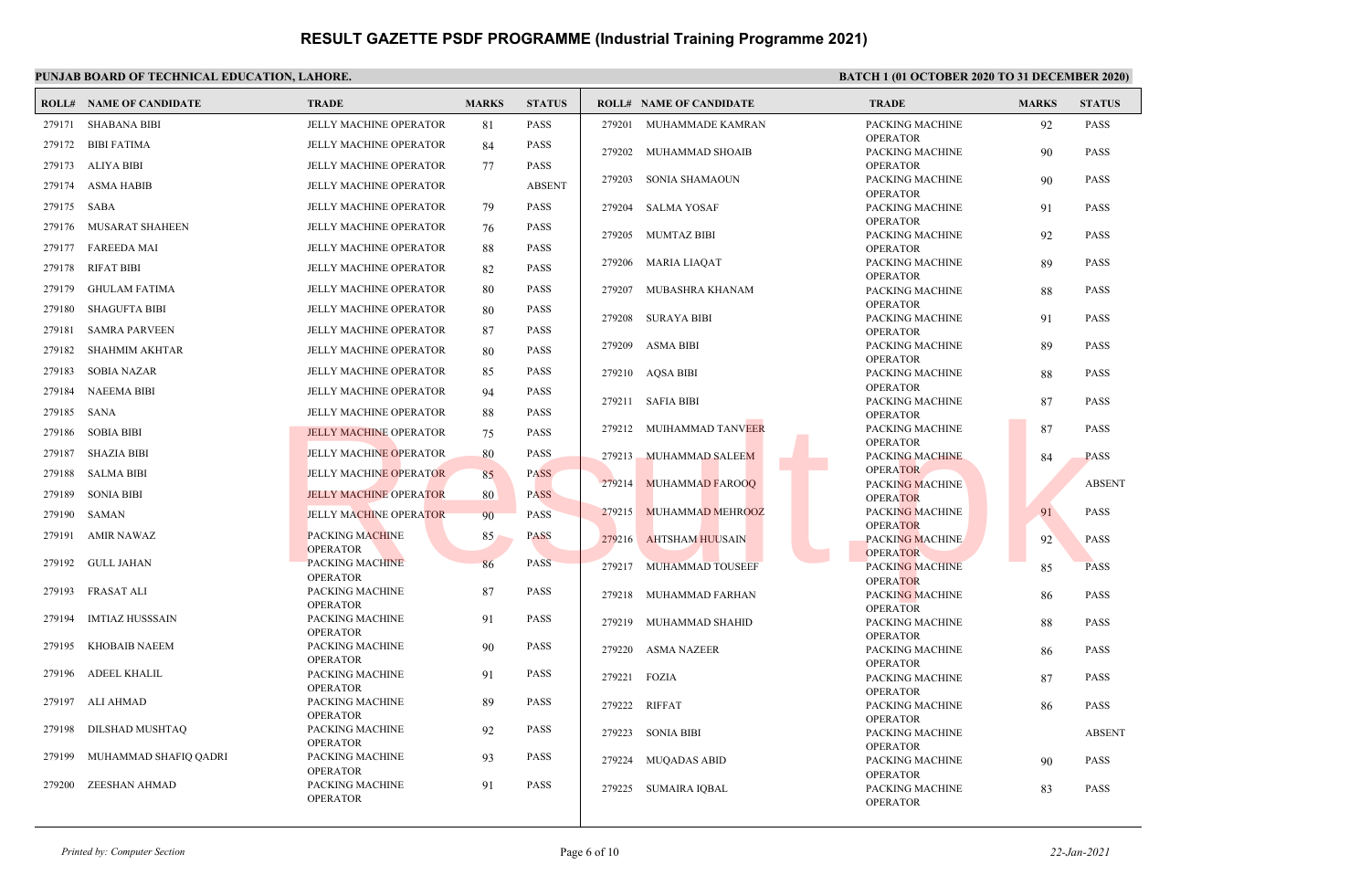### **PUNJAB BOARD OF TECHNICAL EDUCATION, LAHORE. BATCH 1 (01 OCTOBER 2020 TO 31 DECEMBER 2020) ROLL# NAME OF CANDIDATE TRADE MARKS STATUS ROLL# NAME OF CANDIDATE TRADE MARKS STATUS** PACKING MACHINE 86 PASS OPERATOR 279226 SAIMA ALLAH DITTA PACKING MACHINE 91 PASS OPERATOR 279227 NADIA MAQBOOL PACKING MACHINE ABSENT OPERATOR 279228 SASI BIBI PACKING MACHINE 84 PASS OPERATOR 279229 LARAIB AKRAM PACKING MACHINE 85 PASS OPERATOR 279230 MUHAMMAD AQIL PACKING MACHINE 90 PASS OPERATOR 279231 MARIA BIBI PACKING MACHINE 85 PASS OPERATOR 279232 SEHRISH BIBI PACKING MACHINE 91 PASS OPERATOR 279233 IQRA BIBI PACKING MACHINE 90 PASS OPERATOR 279234 REHANA PARVEEN PACKING MACHINE 91 PASS OPERATOR 279235 ANISA PACKING MACHINE ABSENT OPERATOR 279236 MEHNAZ AKRAM PACKING MACHINE 91 PASS OPERATOR 279237 BUSHRA BATOOL PACKING MACHINE 92 PASS OPERATOR 279238 IRUM BIBI PACKING MACHINE 90 PASS OPERATOR 279239 REHANA KOUSAR PACKING MACHINE 92 PASS **OPERATOR** 279240 **JUNAID JOBAL** PACKING MACHINE 89 PASS OPERATOR 279241 ASAD ALI PACKING MACHINE ABSENT OPERATOR 279242 AMIR LATIF PACKING MACHINE 90 PASS OPERATOR 279243 DANISH MALIK PACKING MACHINE 90 PASS OPERATOR 279244 SHAHMEER AHMAD PACKING MACHINE ABSENT OPERATOR 279245 FARHAN ALI PACKING MACHINE 91 PASS OPERATOR 279246 GHULAM MAHI UD DIN **CONVERGENCE RESOURCES PVT LTD, NE-273,TIPU ROAD,NEAR SIR SYED CHOWK,, RAWALPINDI** CLOSE CIRCUIT TV (CCTV) 90 PASS TECHNICIAN 279247 SAMREEN ASIF CLOSE CIRCUIT TV (CCTV) 78 PASS **TECHNICIAN**  279248 IRAM SHEHZADI CLOSE CIRCUIT TV (CCTV) 80 PASS **TECHNICIAN**  279249 DUR E SHEHWAR CLOSE CIRCUIT TV (CCTV) 78 PASS **TECHNICIAN**  279250 SANAM SAMUEL CLOSE CIRCUIT TV (CCTV) 80 PASS TECHNICIAN 279251 SADAF ZUBAIR CLOSE CIRCUIT TV (CCTV) ABSENT TECHNICIAN 279252 MARIAM SOHAIL CLOSE CIRCUIT TV (CCTV) 75 PASS **TECHNICIAN**  279253 SAMRA AHSAN CLOSE CIRCUIT TV (CCTV) 70 PASS TECHNICIAN 279254 ASMA SHAHEEN CLOSE CIRCUIT TV (CCTV) 88 PASS TECHNICIAN 279255 HUMA KANWAL CLOSE CIRCUIT TV (CCTV) 88 PASS TECHNICIAN 279256 MAHNOOR REHMAN CLOSE CIRCUIT TV (CCTV) 68 PASS TECHNICIAN 279257 NIMRA ASHRAF CLOSE CIRCUIT TV (CCTV) 74 PASS TECHNICIAN 279258 ROZINA KAUSAR CLOSE CIRCUIT TV (CCTV) 78 PASS TECHNICIAN 279259 SHAINA AFRIDI CLOSE CIRCUIT TV (CCTV) 64 PASS TECHNICIAN 279260 RABIA NOUREEN CLOSE CIRCUIT TV (CCTV) 65 PASS TECHNICIAN 279261 UMME HABIBA CLOSE CIRCUIT TV (CCTV) 64 PASS **TECHNICIAN**  279262 SAIRA LIAQAT CLOSE CIRCUIT TV (CCTV) 88 PASS **TECHNICIAN**  279263 HINA REHMAN 279264 YASIR MASIH FIBER OPTIC TECHNICIAN 70 PASS 279265 ABDULLAH FAREED FIBER OPTIC TECHNICIAN 72 PASS 279266 ERNEST MASIH FIBER OPTIC TECHNICIAN 70 PASS 279267 AHSAN ASHIQ FIBER OPTIC TECHNICIAN 68 PASS 279268 ZEESHAN KASHIF FIBER OPTIC TECHNICIAN 70 PASS 279269 MUHAMMAD UMAIR FIBER OPTIC TECHNICIAN 70 PASS 279270 KASHIF SHOAIB FIBER OPTIC TECHNICIAN 75 PASS 279271 SALMAN AYAZ FIBER OPTIC TECHNICIAN 76 PASS 279272 SYED HASSAN ALI FIBER OPTIC TECHNICIAN 74 PASS 279273 FIAZ UBAID **FIBER OPTIC TECHNICIAN** 65 PASS 279274 MUHAMMAD MUBARIZ FIBER OPTIC TECHNICIAN ABSENT 279275 SOHAIL ASHRAF FIBER OPTIC TECHNICIAN 64 PASS 279276 MUHAMMAD HUSSNAIN FIBER OPTIC TECHNICIAN ABSENT 279277 EHTESHAM ALI FIBER OPTIC TECHNICIAN 65 PASS 279278 AHMED HASSAN FIBER OPTIC TECHNICIAN 68 PASS EXERINGER TOR PACKING MACHINE<br>
PACKING MACHINE<br>
PERATOR<br>
OPERATOR<br>
OPERATOR<br>
OPERATOR<br>
OPERATOR<br>
PACKING MACHINE<br>
PERATOR<br>
PERATOR<br>
PERATOR<br>
PACKING MACHINE<br>
PACKING MACHINE<br>
PERATOR<br>
PERATOR<br>
PACKING MACHINE<br>
PACKING MACH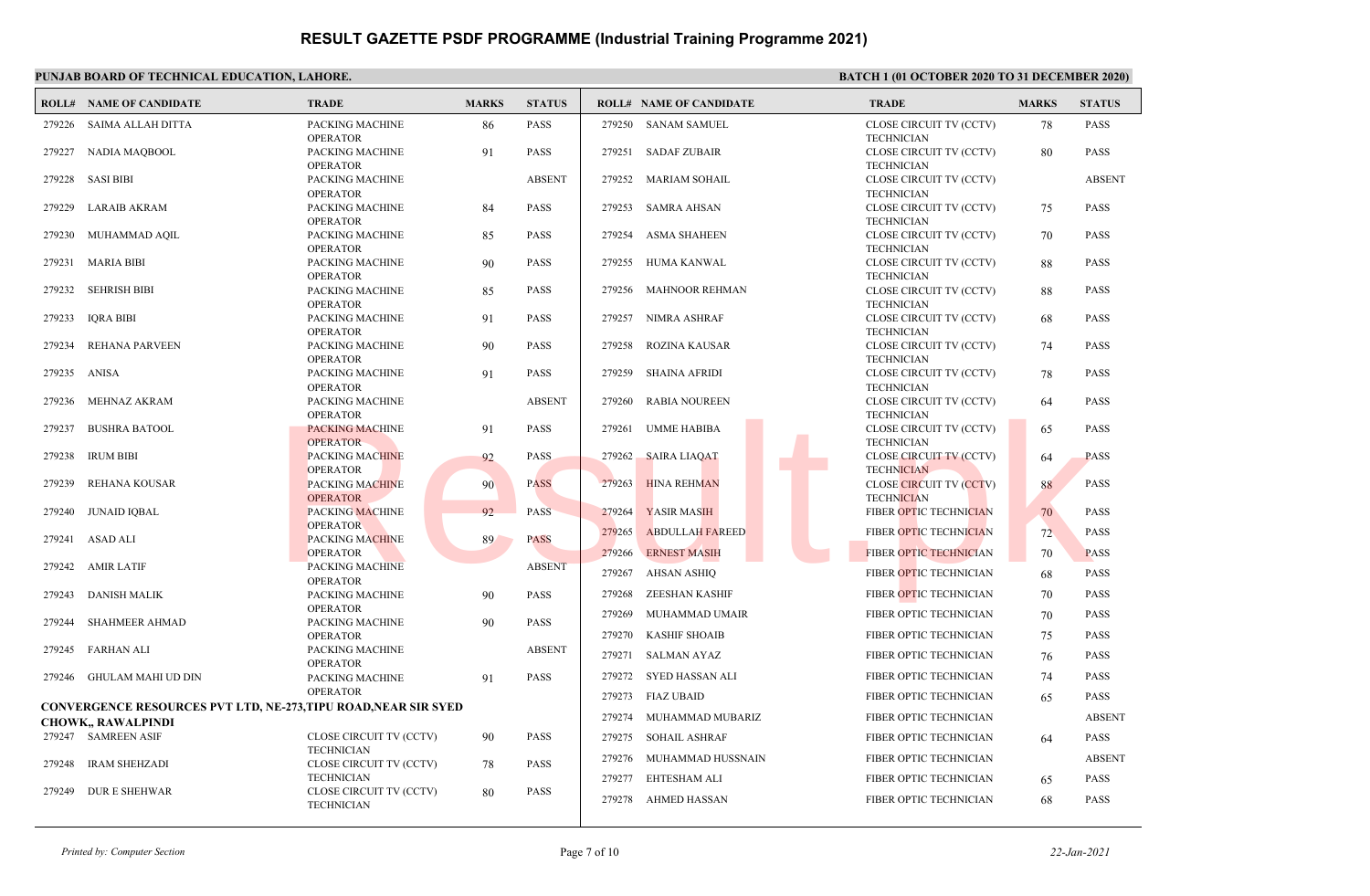|        | <b>ROLL# NAME OF CANDIDATE</b>                                    | <b>TRADE</b>                                        | <b>MARKS</b> | <b>STATUS</b> | <b>ROLL# NAME OF CANDIDATE</b> | <b>TRADE</b>                                                                            | <b>MARKS</b> | <b>STATUS</b> |
|--------|-------------------------------------------------------------------|-----------------------------------------------------|--------------|---------------|--------------------------------|-----------------------------------------------------------------------------------------|--------------|---------------|
| 279279 | SHEHARYAR BAIG                                                    | FIBER OPTIC TECHNICIAN                              | 78           | <b>PASS</b>   | 279304 MUHAMMAD NAUMAN KHALID  | CLOSE CIRCUIT TV (CCTV)                                                                 | 60           | <b>PASS</b>   |
|        | 279280 SHERYAR KHAN                                               | FIBER OPTIC TECHNICIAN                              | 78           | <b>PASS</b>   |                                | <b>TECHNICIAN</b>                                                                       |              |               |
|        | LCC PAKISTAN (PRIVATE) LIMITED, 2ND AND 3RD FLOOR IT PLAZA ,B-841 |                                                     |              |               | 279305 SHAHZAIB                | CLOSE CIRCUIT TV (CCTV)<br><b>TECHNICIAN</b>                                            | 60           | <b>PASS</b>   |
|        | COMMERCIAL MARKET, SATELLITE TOWN,, RAWALPINDI                    |                                                     |              |               | 279306 AHMED SAEED             | CLOSE CIRCUIT TV (CCTV)                                                                 | 60           | <b>PASS</b>   |
|        | 279281 CHOUDHARY AQIB PERVAIZ                                     | CLOSE CIRCUIT TV (CCTV)                             |              | <b>ABSENT</b> |                                | <b>TECHNICIAN</b>                                                                       |              |               |
|        |                                                                   | <b>TECHNICIAN</b>                                   |              |               | 279307 WAQAR HUSSAIN           | CLOSE CIRCUIT TV (CCTV)                                                                 | 60           | <b>PASS</b>   |
| 279282 | ADNAN AKHTAR                                                      | CLOSE CIRCUIT TV (CCTV)                             | 80           | <b>PASS</b>   |                                | <b>TECHNICIAN</b>                                                                       |              |               |
|        |                                                                   | <b>TECHNICIAN</b>                                   |              |               | 279308 AHSAN RASHEED           | CLOSE CIRCUIT TV (CCTV)                                                                 | 60           | <b>PASS</b>   |
| 279283 | <b>USAMA MURTAZA</b>                                              | CLOSE CIRCUIT TV (CCTV)                             | 80           | <b>PASS</b>   |                                | <b>TECHNICIAN</b><br>LCC PAKISTAN (PRIVATE) LIMITED, NEAR HAFIZ JUGGI STOP, NAYI ABAADI |              |               |
| 279284 | MUHAMMAD ABDUR REHMAN                                             | <b>TECHNICIAN</b><br>CLOSE CIRCUIT TV (CCTV)        | 60           | <b>PASS</b>   |                                | ROAD, HAMZA TOWN, BHARA KAHU, ISLAMABAD, RAWALPINDI                                     |              |               |
|        |                                                                   | <b>TECHNICIAN</b>                                   |              |               | 279309 SAFIA TAHIRA MUMTAZ     | CLOSE CIRCUIT TV (CCTV)                                                                 | 80           | <b>PASS</b>   |
|        | 279285 ZAIN ZIA                                                   | CLOSE CIRCUIT TV (CCTV)                             |              | <b>ABSENT</b> |                                | <b>TECHNICIAN</b>                                                                       |              |               |
|        |                                                                   | <b>TECHNICIAN</b>                                   |              |               | 279310 MISBAH KOUSAR           | CLOSE CIRCUIT TV (CCTV)                                                                 | 78           | <b>PASS</b>   |
| 279286 | SABEEH UL HASSAN                                                  | CLOSE CIRCUIT TV (CCTV)                             | 70           | <b>PASS</b>   |                                | <b>TECHNICIAN</b>                                                                       |              |               |
|        |                                                                   | <b>TECHNICIAN</b>                                   |              |               | 279311 IQRA BIBI               | <b>CLOSE CIRCUIT TV (CCTV)</b>                                                          | 75           | <b>PASS</b>   |
| 279287 | MUHAMMAD ZUBAIR RAFIQ                                             | CLOSE CIRCUIT TV (CCTV)                             | 70           | <b>PASS</b>   |                                | <b>TECHNICIAN</b>                                                                       |              |               |
|        |                                                                   | <b>TECHNICIAN</b>                                   |              |               | 279312 AMNA NOOR               | CLOSE CIRCUIT TV (CCTV)                                                                 | 73           | <b>PASS</b>   |
| 279288 | HUSSNAIN MEHMOOD                                                  | CLOSE CIRCUIT TV (CCTV)<br><b>TECHNICIAN</b>        | 70           | <b>PASS</b>   | 279313 UME AIMEN               | <b>TECHNICIAN</b><br>CLOSE CIRCUIT TV (CCTV)                                            | 67           | <b>PASS</b>   |
| 279289 | AHMED RAZA SHABBIR                                                | CLOSE CIRCUIT TV (CCTV)                             | 60           | <b>PASS</b>   |                                | <b>TECHNICIAN</b>                                                                       |              |               |
|        |                                                                   | <b>TECHNICIAN</b>                                   |              |               | 279314 HIRA IOBAL              | CLOSE CIRCUIT TV (CCTV)                                                                 | 77           | <b>PASS</b>   |
| 279290 | <b>SULMAN MUSHTAQ</b>                                             | <b>CLOSE CIRCUIT TV (CCTV)</b>                      | 60           | <b>PASS</b>   |                                | <b>TECHNICIAN</b>                                                                       |              |               |
|        |                                                                   | <b>TECHNICIAN</b>                                   |              |               | 279315 MUHAMMAD IKHLAO         | <b>CLOSE CIRCUIT TV (CCTV)</b>                                                          | 78           | <b>PASS</b>   |
| 279291 | SHAHROOZ                                                          | <b>CLOSE CIRCUIT TV (CCTV)</b>                      | 70           | <b>PASS</b>   |                                | <b>TECHNICIAN</b>                                                                       |              |               |
|        |                                                                   | <b>TECHNICIAN</b>                                   |              | <b>PASS</b>   | 279316 MEHMOOD UL HASSAN       | <b>CLOSE CIRCUIT TV (CCTV)</b>                                                          | 85           | <b>PASS</b>   |
| 279292 | <b>OBAID UR REHMAN</b>                                            | <b>CLOSE CIRCUIT TV (CCTV)</b><br><b>TECHNICIAN</b> | 70           |               | 279317 WAJID MALIK             | <b>TECHNICIAN</b><br><b>CLOSE CIRCUIT TV (CCTV)</b>                                     | 85           | <b>PASS</b>   |
| 279293 | RIZWAN RIAZ                                                       | <b>CLOSE CIRCUIT TV (CCTV)</b>                      |              | <b>ABSENT</b> |                                | <b>TECHNICIAN</b>                                                                       |              |               |
|        |                                                                   | <b>TECHNICIAN</b>                                   |              |               | 279318 UMAIR ABBASI            | <b>CLOSE CIRCUIT TV (CCTV)</b>                                                          | 78           | PASS          |
| 279294 | MUHAMMAD FURQAN MEHMOOD                                           | <b>CLOSE CIRCUIT TV (CCTV)</b>                      | 70           | <b>PASS</b>   |                                | <b>TECHNICIAN</b>                                                                       |              |               |
|        |                                                                   | <b>TECHNICIAN</b>                                   |              |               | RAO MUDASSAR HUSSAIN<br>279319 | <b>CLOSE CIRCUIT TV (CCTV)</b>                                                          | 82           | <b>PASS</b>   |
| 279295 | KAMRAN YAQOOB                                                     | CLOSE CIRCUIT TV (CCTV)                             |              | <b>ABSENT</b> |                                | <b>TECHNICIAN</b>                                                                       |              |               |
|        |                                                                   | <b>TECHNICIAN</b>                                   |              |               | 279320<br>FAHAD BASHIR         | <b>CLOSE CIRCUIT TV (CCTV)</b>                                                          | 80           | <b>PASS</b>   |
| 279296 | AHSAN BIN MUSTAFA HASHMI                                          | CLOSE CIRCUIT TV (CCTV)<br><b>TECHNICIAN</b>        | 80           | <b>PASS</b>   | 279321 MUHAMMAD AFAQ ANJUM     | <b>TECHNICIAN</b><br>CLOSE CIRCUIT TV (CCTV)                                            | 77           | <b>PASS</b>   |
| 279297 | SYED NAJAF HAIDER RIZVI                                           | CLOSE CIRCUIT TV (CCTV)                             | 60           | <b>PASS</b>   |                                | <b>TECHNICIAN</b>                                                                       |              |               |
|        |                                                                   | <b>TECHNICIAN</b>                                   |              |               | 279322<br>WALEED HASSAN GONDAL | CLOSE CIRCUIT TV (CCTV)                                                                 | 87           | <b>PASS</b>   |
| 279298 | DANYAL HUSSAIN                                                    | CLOSE CIRCUIT TV (CCTV)                             | 60           | <b>PASS</b>   |                                | <b>TECHNICIAN</b>                                                                       |              |               |
|        |                                                                   | <b>TECHNICIAN</b>                                   |              |               | 279323<br>MUHAMMAD NAWAB ALI   | CLOSE CIRCUIT TV (CCTV)                                                                 | 78           | <b>PASS</b>   |
| 279299 | MUHAMMAD WAJID                                                    | CLOSE CIRCUIT TV (CCTV)                             | 60           | <b>PASS</b>   |                                | <b>TECHNICIAN</b>                                                                       |              |               |
|        |                                                                   | <b>TECHNICIAN</b>                                   |              |               | 279324<br>AHSAN TAHIR          | CLOSE CIRCUIT TV (CCTV)                                                                 | 77           | <b>PASS</b>   |
| 279300 | MUHAMMAD AHMED                                                    | CLOSE CIRCUIT TV (CCTV)                             | 70           | <b>PASS</b>   |                                | <b>TECHNICIAN</b>                                                                       |              |               |
| 279301 | ATTIQUE UR REHMAN                                                 | <b>TECHNICIAN</b><br>CLOSE CIRCUIT TV (CCTV)        |              | <b>ABSENT</b> | 279325<br><b>BABAR HASSAN</b>  | CLOSE CIRCUIT TV (CCTV)<br><b>TECHNICIAN</b>                                            | 90           | <b>PASS</b>   |
|        |                                                                   | <b>TECHNICIAN</b>                                   |              |               | 279326 SANA ABID               | CLOSE CIRCUIT TV (CCTV)                                                                 | 76           | <b>PASS</b>   |
| 279302 | DANIYAL AHMED KHAN                                                | CLOSE CIRCUIT TV (CCTV)                             | 70           | <b>PASS</b>   |                                | <b>TECHNICIAN</b>                                                                       |              |               |
|        |                                                                   | <b>TECHNICIAN</b>                                   |              |               | 279327<br>HINA ABID            | CLOSE CIRCUIT TV (CCTV)                                                                 |              | <b>ABSENT</b> |
| 279303 | AMEER HAMZA                                                       | CLOSE CIRCUIT TV (CCTV)                             |              | <b>ABSENT</b> |                                | <b>TECHNICIAN</b>                                                                       |              |               |
|        |                                                                   | <b>TECHNICIAN</b>                                   |              |               |                                |                                                                                         |              |               |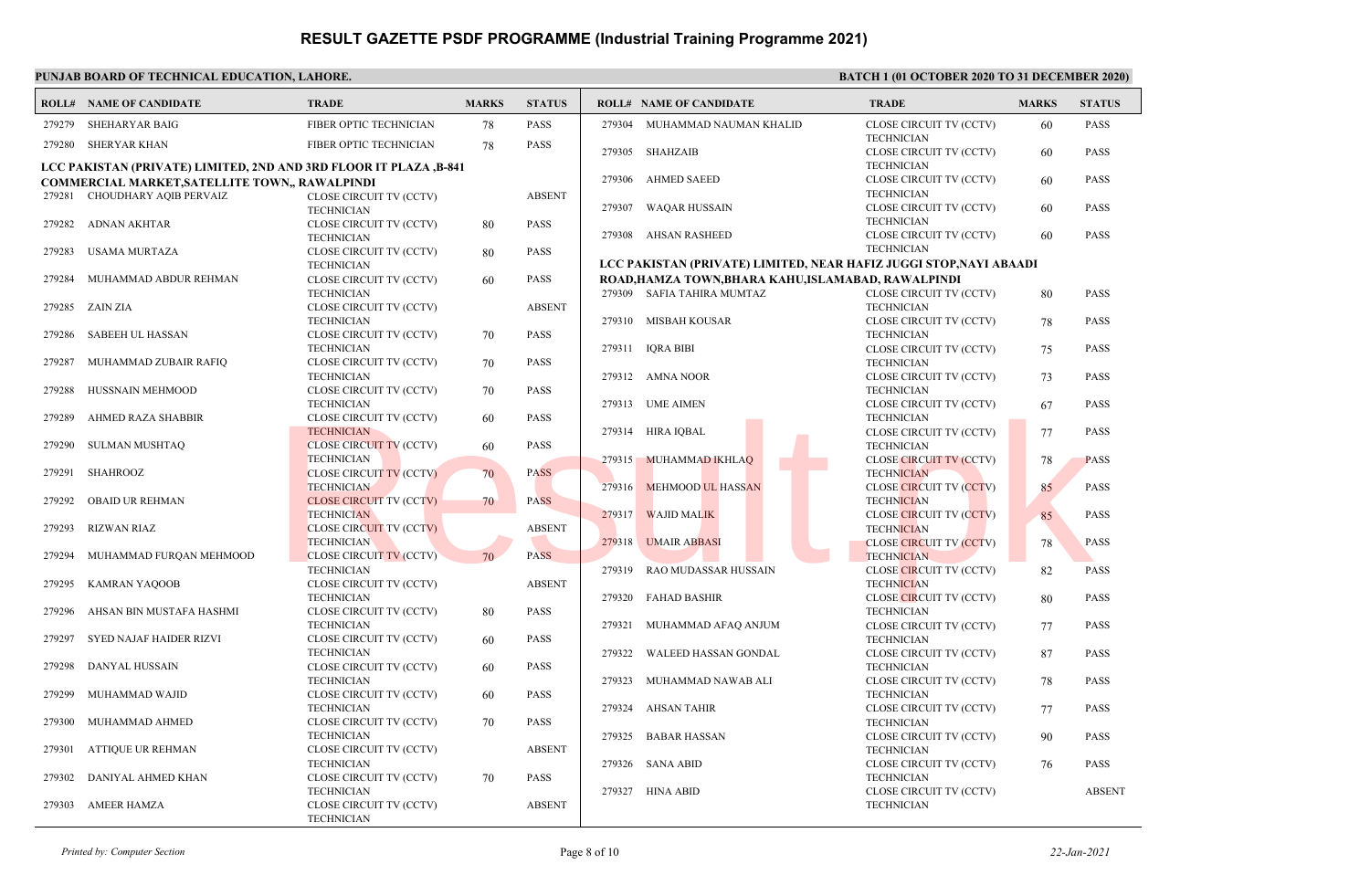### **PUNJAB BOARD OF TECHNICAL EDUCATION, LAHORE. BATCH 1 (01 OCTOBER 2020 TO 31 DECEMBER 2020) ROLL# NAME OF CANDIDATE TRADE MARKS STATUS ROLL# NAME OF CANDIDATE TRADE MARKS STATUS** CLOSE CIRCUIT TV (CCTV) 79 PASS **TECHNICIAN** MUHAMMAD UMAR NAEEM SIDDIQUE 279328 CLOSE CIRCUIT TV (CCTV) ABSENT TECHNICIAN 279329 MUHAMMAD ATIF CLOSE CIRCUIT TV (CCTV) 78 PASS TECHNICIAN 279330 MEHWISH RAZA CLOSE CIRCUIT TV (CCTV) 83 PASS **TECHNICIAN**  279331 ERUM KHUSHEED CLOSE CIRCUIT TV (CCTV) ABSENT TECHNICIAN 279332 MAIRA KHURSHEED CLOSE CIRCUIT TV (CCTV) 74 PASS **TECHNICIAN**  279333 ZAQIYA BIBI CLOSE CIRCUIT TV (CCTV) 81 PASS TECHNICIAN 279334 UZMA SHOUKAT CLOSE CIRCUIT TV (CCTV) 95 PASS TECHNICIAN 279335 BENISH ZAMAN CLOSE CIRCUIT TV (CCTV) 77 PASS TECHNICIAN 279336 AFZA SHAHZAD **SEMITATION ENGINEERING PVT. LTD., CALTEX ROAD,MAIN KHAWAJA CORPORATION,ADYALA ROAD,, RAWALPINDI** 279337 HAIDER KHAN AUTO CAD (CIVIL) 86 PASS 279338 ABDUL JABBAR AUTO CAD (CIVIL) 82 PASS 279339 SAFI HAIDER AUTO CAD (CIVIL) 85 PASS 279340 AEMUN SHAKIR AUTO CAD (CIVIL) 70 PASS 279341 IQRA ALI AUTO CAD (CIVIL) 83 PASS 279342 MARIA YOUNAS AUTO CAD (CIVIL) 80 PASS 279343 AHTISHAM ALI AUTO CAD (CIVIL) 65 PASS 279344 MALIK MUHAMMAD FAIZAN AUTO CAD (CIVIL) 88 PASS 279345 MOHSIN ZULFIQAR AUTO CAD (CIVIL) 61 PASS 279346 MOIZ ALI KHAN AUTO CAD (CIVIL) 93 PASS 279347 SAAD HANIF AUTO CAD (CIVIL) 77 PASS 279348 ASFAND YAR HARIS AUTO CAD (CIVIL) 67 PASS 279349 MUHAMMAD ASAD INAM AUTO CAD (CIVIL) 75 PASS 279350 FARRUKH MEHMOOD AUTO CAD (CIVIL) 84 PASS 279351 AMINA SHAHEEN AUTO CAD (CIVIL) 65 PASS 279352 MUHAMMAD TALHA SAFETY INSPECTOR 2016 92 PASS 279353 MUHAMMAD ASIM ZAMIR SAFETY INSPECTOR 2016 67 PASS 279354 SOHRAB SAFETY INSPECTOR 2016 FAIL 279355 MUHAMMAD OWAIS AWAN SAFETY INSPECTOR 2016 87 PASS 279356 RAFIA KANWAL SAFETY INSPECTOR 2016 70 PASS 279357 ATIF NAWAZ SAFETY INSPECTOR 2016 80 PASS 279358 TOUSEEF UR REHMAN SAFETY INSPECTOR 2016 FAIL 279359 HASNAT RASHEED SAFETY INSPECTOR 2016 74 PASS 279360 MUHAMMAD WAQAR KIANI SAFETY INSPECTOR 2016 65 PASS 279361 HAMMAD SHOUKAT SAFETY INSPECTOR 2016 FAIL 279362 CHAUDHARY HAMMAD SADIQUE SAFETY INSPECTOR 2016 67 PASS 279363 HAMZA ALI SAFETY INSPECTOR 2016 65 PASS 279364 RAJA ARSLAN MEHMOOD SAFETY INSPECTOR 2016 76 PASS 279365 FAIZAN AKHTAR SAFETY INSPECTOR 2016 FAIL 279366 SHAHAB AFZAL KHAN SAFETY INSPECTOR 2016 61 PASS 279367 NADIR ALI SAFETY INSPECTOR 2016 82 PASS 279368 MUHAMMAD ABDULLAH MALIK SAFETY INSPECTOR 2016 87 PASS 279369 MUHAMMAD QASIM SAFETY INSPECTOR 2016 93 PASS 279370 MUHAMMAD USMAN SAFETY INSPECTOR 2016 ABSENT 279371 MIRZA JABBAR HUSSAIN SAFETY INSPECTOR 2016 77 PASS 279372 ILYAS GUL SAFETY INSPECTOR 2016 FAIL 279373 UMAR FAROOQ SAFETY INSPECTOR 2016 70 PASS 279374 KASHIF NIAZ SAFETY INSPECTOR 2016 75 PASS 279375 NATASHA AZIZ SAFETY INSPECTOR 2016 ABSENT 279376 ATIQ UR REHMAN SAFETY INSPECTOR 2016 75 PASS **NADIA INTERNATIONAL (PRIVATE) LIMITED, NADIA SPORTS, AKBAR CHOWK, SIALKOT** FABRIC CUTTING EXPERT 93 PASS 2016 279377 MOMNA SHAHBAZ FABRIC CUTTING EXPERT 96 PASS 2016 279378 SAMA KHOSAR FABRIC CUTTING EXPERT 92 PASS 2016 279379 AYESHA RIAZ FABRIC CUTTING EXPERT 89 PASS 2016 279380 AMNA FABRIC CUTTING EXPERT 94 PASS 2016 279381 MAZAMIL FABRIC CUTTING EXPERT 87 PASS 2016 279382 MUSKAN BANO FABRIC CUTTING EXPERT 90 PASS 2016 279383 HINA SHAHBAZ FABRIC CUTTING EXPERT 89 PASS 2016 279384 MARYAM FABRIC CUTTING EXPERT 90 PASS 2016 279385 MARYAM BIBI AUTO CAD (CIVIL) 80 PASS 279373 UMAR FAROOQ (NUL) 82 PASS AUTO CAD (CIVIL) 82 PASS AUTO CAD (CIVIL) 82 PASS AUTO CAD (CIVIL) 80 PASS AUTO CAD (CIVIL) 80 PASS AUTO CAD (CIVIL) 80 PASS AUTO CAD (CIVIL) 80 PASS AUTO CAD (CIVI